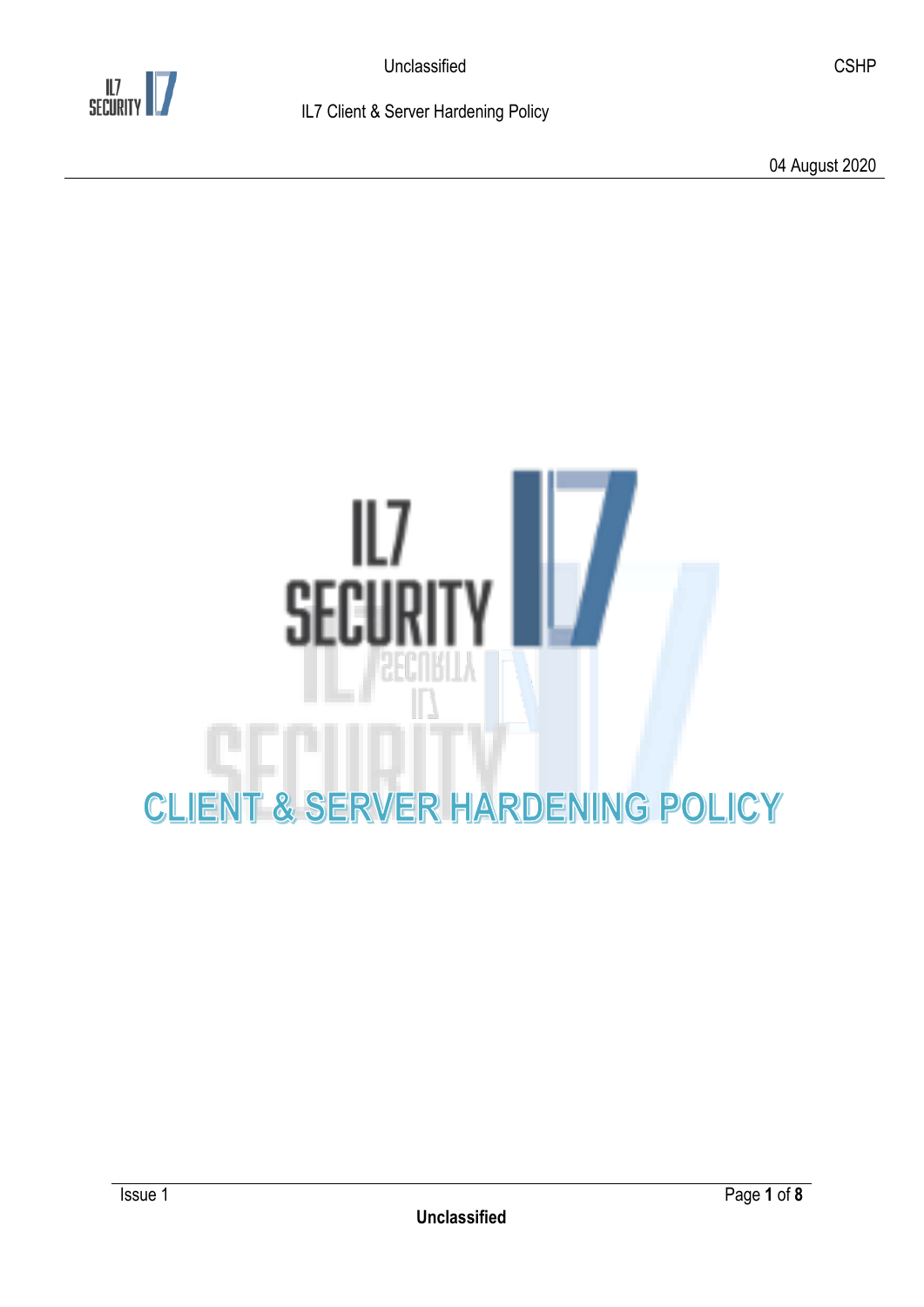

| <b>Contents</b> |                                         |   |  |
|-----------------|-----------------------------------------|---|--|
| 1               | Overview                                | 3 |  |
| 1.1             | Purpose                                 | 3 |  |
| 1.2             | Scope                                   | 3 |  |
| 1.3             | Applicability                           | 3 |  |
| $\overline{2}$  | Client & Server Hardening Policy        | 4 |  |
| 2.1             | Policy and Controls                     | 4 |  |
| 2.2             | <b>General Requirements</b>             | 4 |  |
| 2.3             | <b>Device Configuration</b>             | 5 |  |
| 3               | Exemptions, Exceptions and Breaches     | 8 |  |
| 3.1             | <b>Exemptions and Exceptions Policy</b> | 8 |  |
| 3.2             | <b>Breach of Policy</b>                 | 8 |  |
|                 |                                         |   |  |
|                 |                                         |   |  |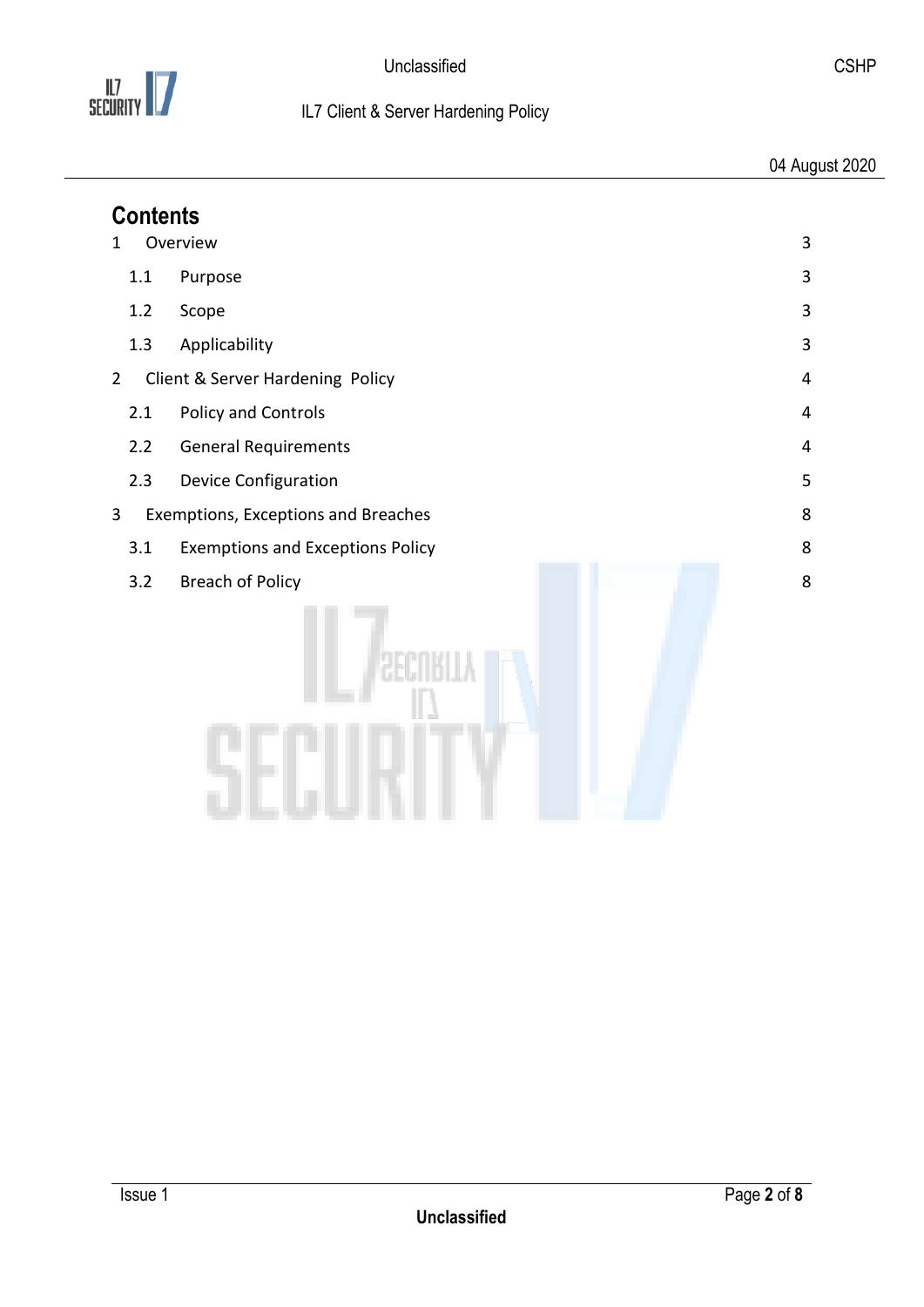

# <span id="page-2-0"></span>**1 Overview**

Client and server hardening is the process of developing and implementing configuration settings with good security properties to minimise vulnerabilities and to protect clients and servers from attack. It is a critical aspect of IL7's information security, ensuring that all ICT devices, end-points, hosts and communications facilities are operated in accordance with business need and are, as far as is possible, not vulnerable to compromise.

Most systems; software; and hardware, as delivered by manufacturers and resellers, are configured for ease-of-use, by default, and not necessarily for security. In-order to meet IL7's need to protect the confidentiality, integrity, and availability of its systems and information assets, systems; software; and hardware may need to be reconfigured to a secure standard.

Risks to IL7 if clients and servers are not appropriately hardened may include:

- attackers exploiting bugs in software that have not been patched.
- an attacker gains access to information they are not authorised to see.
- an attacker takes advantage of unnecessary user rights or privileges on a device/system.
- an attacker exploits unnecessary functionality that has not been removed or disabled.
- an attacker connects to unauthorised equipment that is then able to compromise information or introduce malware.
- an attacker creates a back door to use in the future for future exploitation.

### <span id="page-2-1"></span>**1.1 Purpose**

This policy defines the requirements for client and server hardening in IL7 so that all clients and servers are secured in line with the needs of IL7 and best practice (such as NCSC Cyber Security standards). This includes all user and client end-points; physical and virtual host servers; and communications equipment used to store; process; or transfer information, including metadata.

### <span id="page-2-2"></span>**1.2 Scope**

This policy applies to all clients and servers owned and used by IL7 including all end-points, hosts: servers both physical and virtual; and communications equipment used to store; process; or transfer IL7 information, including metadata.

### <span id="page-2-3"></span>**1.3 Applicability**

This policy applies to all IL7 staff, service providers and contractors who are responsible for developing, implementing, and managing clients and servers that interact with IL7 information, including all user and client end-points; physical and virtual host servers; and communications equipment used to store; process; or transfer information, including metadata.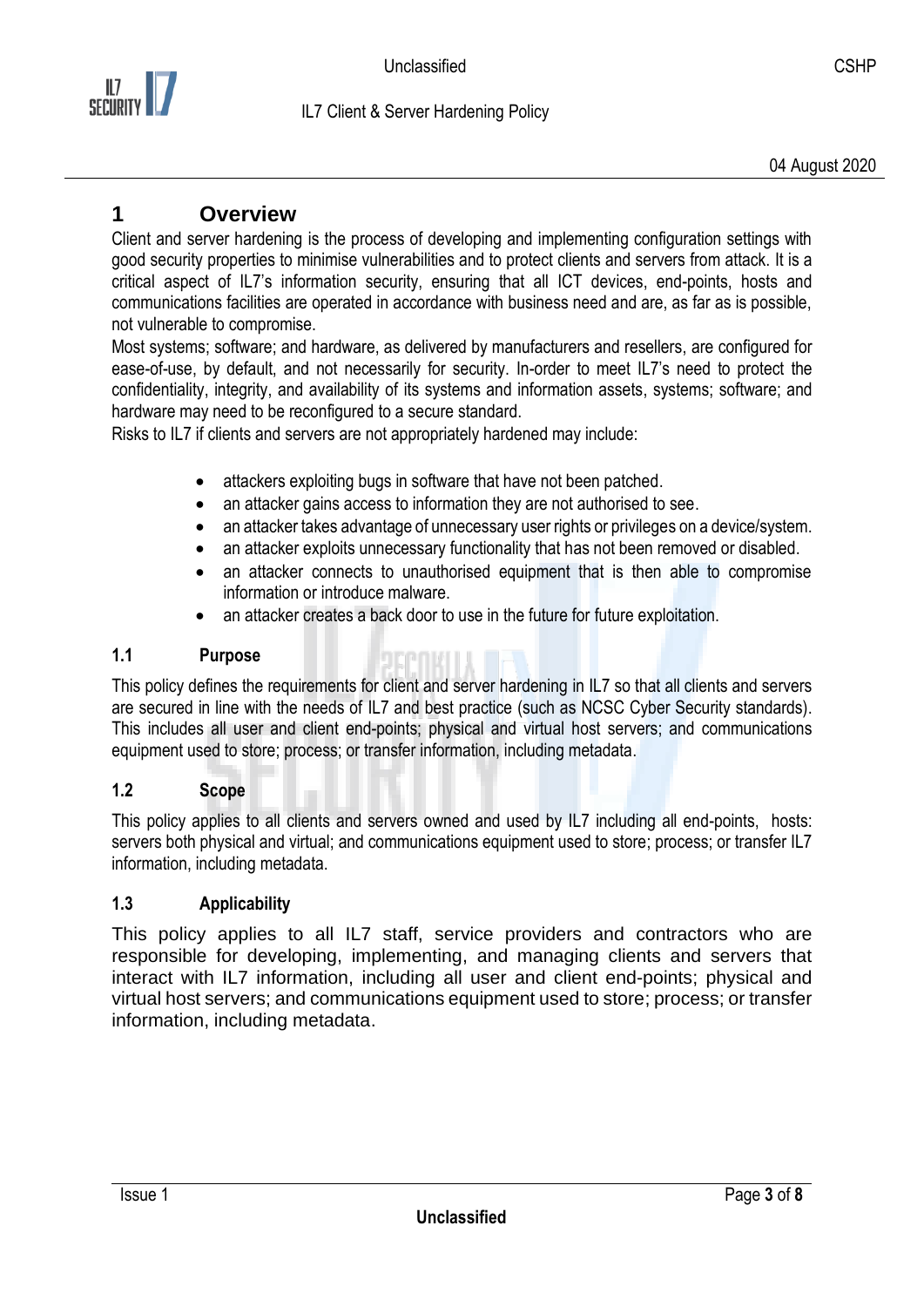

#### <span id="page-3-1"></span><span id="page-3-0"></span>**2.1 Policy and Controls**

This policy is written to ensure that the outcomes of the following Cyber Security Principles are met:

- SP06 Operational Security (Ref [1])
- SP07 Secure Development and Configuration (Ref [2])
- SP09 End User Devices (Ref [3])
- SP11 Core System Protection and Separation (Ref [4])

This policy is one of several that are required to support the principles above.

This policy supports the following NIST controls, which are detailed in NIST Special Publication 800-53 (Ref [5]):

| $AC-8$                        | System use notification                             |  |  |  |
|-------------------------------|-----------------------------------------------------|--|--|--|
| AC-11 Session lock            |                                                     |  |  |  |
| AC-12 Session termination     |                                                     |  |  |  |
| $CM-5(3)$                     | Signed components                                   |  |  |  |
| $CM-7$                        | Least functionality                                 |  |  |  |
| CM-11 User installed software |                                                     |  |  |  |
| $MA-3(4)$                     | Restricted tool use                                 |  |  |  |
| $MA-4(4)(b)$                  | Authentication / separation of maintenance sessions |  |  |  |
| $SC-2$                        | Application partitioning                            |  |  |  |
| SC-7                          | Boundary protection                                 |  |  |  |
| $SC-7(12)$                    | Host-based protection                               |  |  |  |
| <b>SC-41</b>                  | Port and I/O Device Access                          |  |  |  |

### <span id="page-3-2"></span>**2.2 General Requirements**

Management shall ensure that: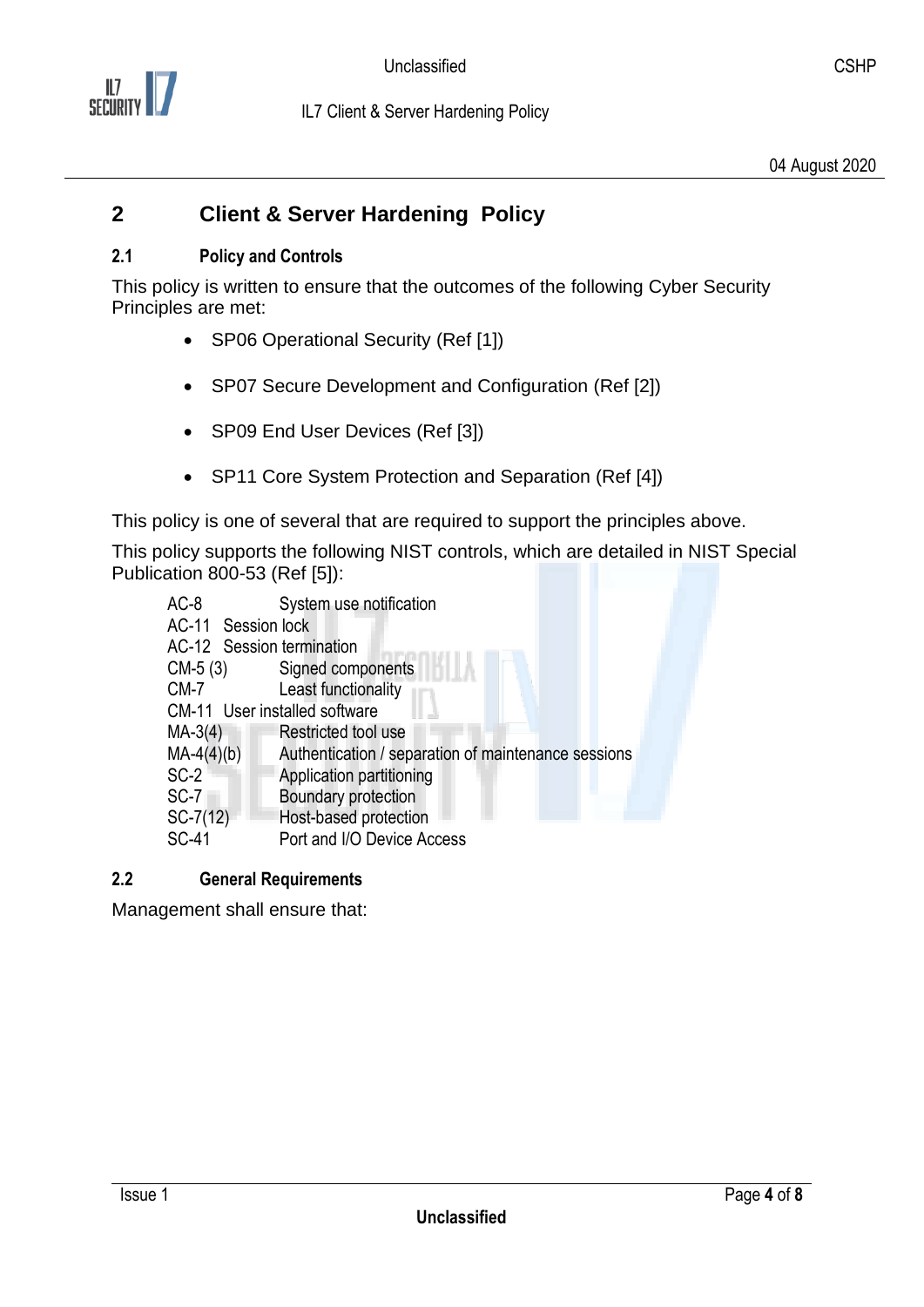

04 August 2020

|       | <b>Policy ID Policy Requirement</b>                                                                                                                                                                                                                           |
|-------|---------------------------------------------------------------------------------------------------------------------------------------------------------------------------------------------------------------------------------------------------------------|
| 2.2.1 | All clients, servers and networking equipment used to store; process;<br>or transfer information, including metadata, belonging to IL7 are<br>configured by suitably qualified; trained; and security cleared<br>personnel.                                   |
| 2.2.2 | All secure build profiles are managed in accordance with the<br>Configuration Management Policy (Ref [6]) and the Change<br>Management Policy (Ref [7]).                                                                                                      |
| 2.2.3 | Through-life IT Health Checks, Penetration Tests, and/or regular<br>automated vulnerability scans are performed against all networked<br>devices in accordance with the Security Testing Policy (Ref [8])                                                     |
| 2.2.4 | All assets are patched, tested and maintained in accordance with the<br>Software Maintenance Policy (Ref [9]). This should include processes<br>to assess, test and implement patches and ensure that software and<br>hardware remains within vendor support. |

# <span id="page-4-0"></span>**2.3 Device Configuration**

System Designers and System Administrators shall ensure that: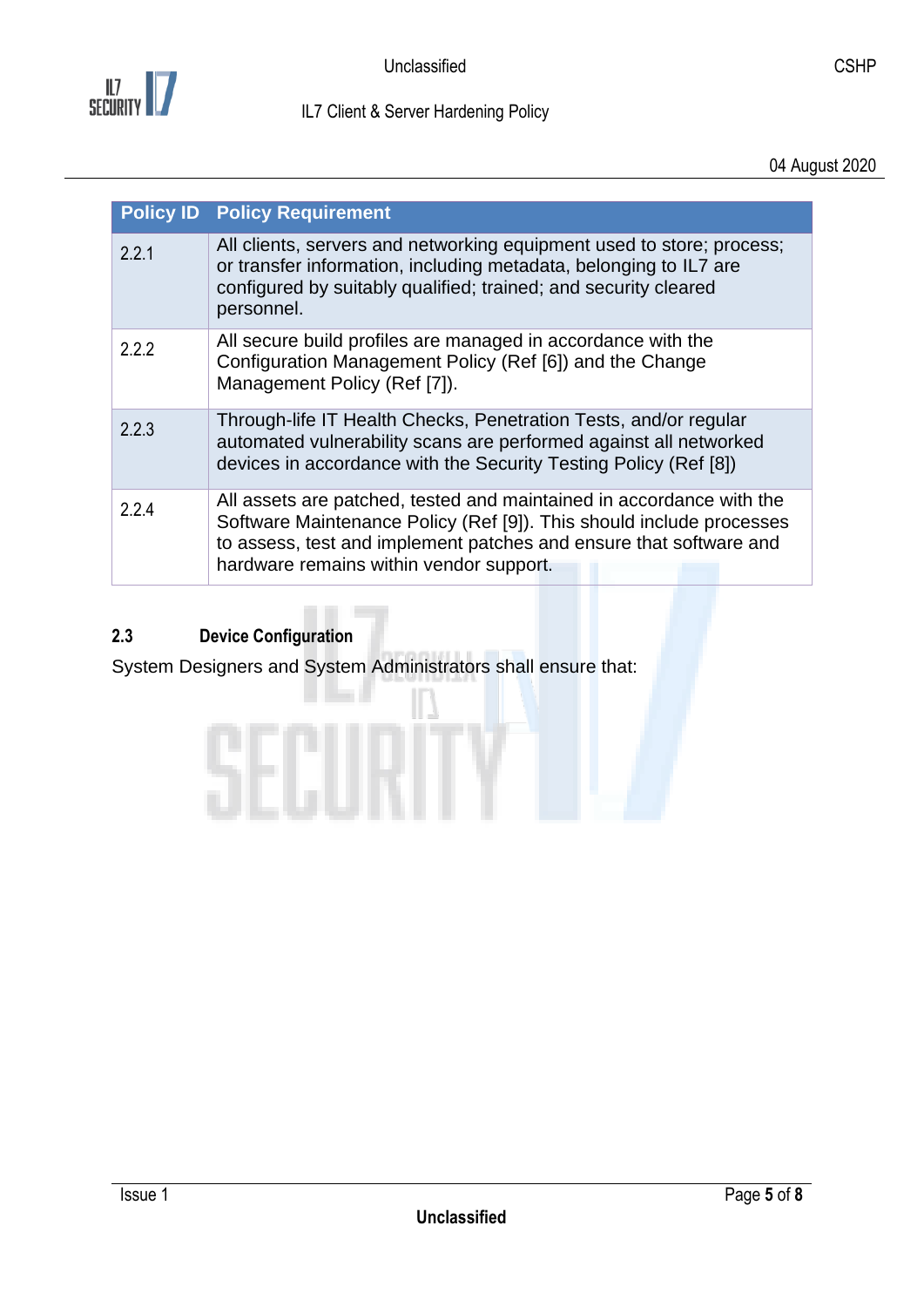

| <b>Policy</b><br>ID | <b>Policy Requirement</b>                                                                                                                                                                                                                                           |
|---------------------|---------------------------------------------------------------------------------------------------------------------------------------------------------------------------------------------------------------------------------------------------------------------|
| 2.3.1               | All clients, software, servers and networking equipment are configured<br>with the principles of least privilege, need to know and the minimisation<br>of attack surface (e.g. removing unnecessary functionality, removing<br>unused accounts or privileges etc.). |
| 2.3.2               | All clients, software, servers and networking equipment are configured<br>in line with the Build and Configuration Standard (Ref [10]).                                                                                                                             |
| 2.3.3               | All default passwords on clients, software, servers and networking<br>equipment are changed to align with the requirements of IL7 Password<br>Policy (Ref [12]) prior to use.                                                                                       |
| 2.3.4               | Host based boundary protections, including firewalls and anti-virus<br>software, are implemented on clients and servers. [NIST SC-7 (12)]                                                                                                                           |
| 2.3.5               | Any deviations from approved builds are justified, documented and<br>approved with GRA.                                                                                                                                                                             |
| 2.3.6               | Any new secure baseline build profile for all systems and components,<br>including hardware and software is documented, and approved by<br>GRA.                                                                                                                     |
| 2.3.7               | Once configured, all devices are regularly tested to prove the integrity<br>of the build and to identify and remediate vulnerabilities. See the<br>Security Testing Policy (Ref [8]) [NIST CM-07]                                                                   |
| 2.3.8               | All new clients and servers, are registered in the asset database with:<br>Date of configuration.                                                                                                                                                                   |
|                     | Date of last configuration test.<br>Date of next configuration test.                                                                                                                                                                                                |
|                     | Anticipated decommission date if appropriate.                                                                                                                                                                                                                       |
| 2.3.9               | All functionality or software that does not support a use or business<br>need is removed or disabled.                                                                                                                                                               |
| 2.3.10              | Systems are configured using supported software. This includes<br>versions of operating systems, web browsers, and applications that are<br>vendor (or community) supported.                                                                                        |
| Issue 1             | Page 6 of 8                                                                                                                                                                                                                                                         |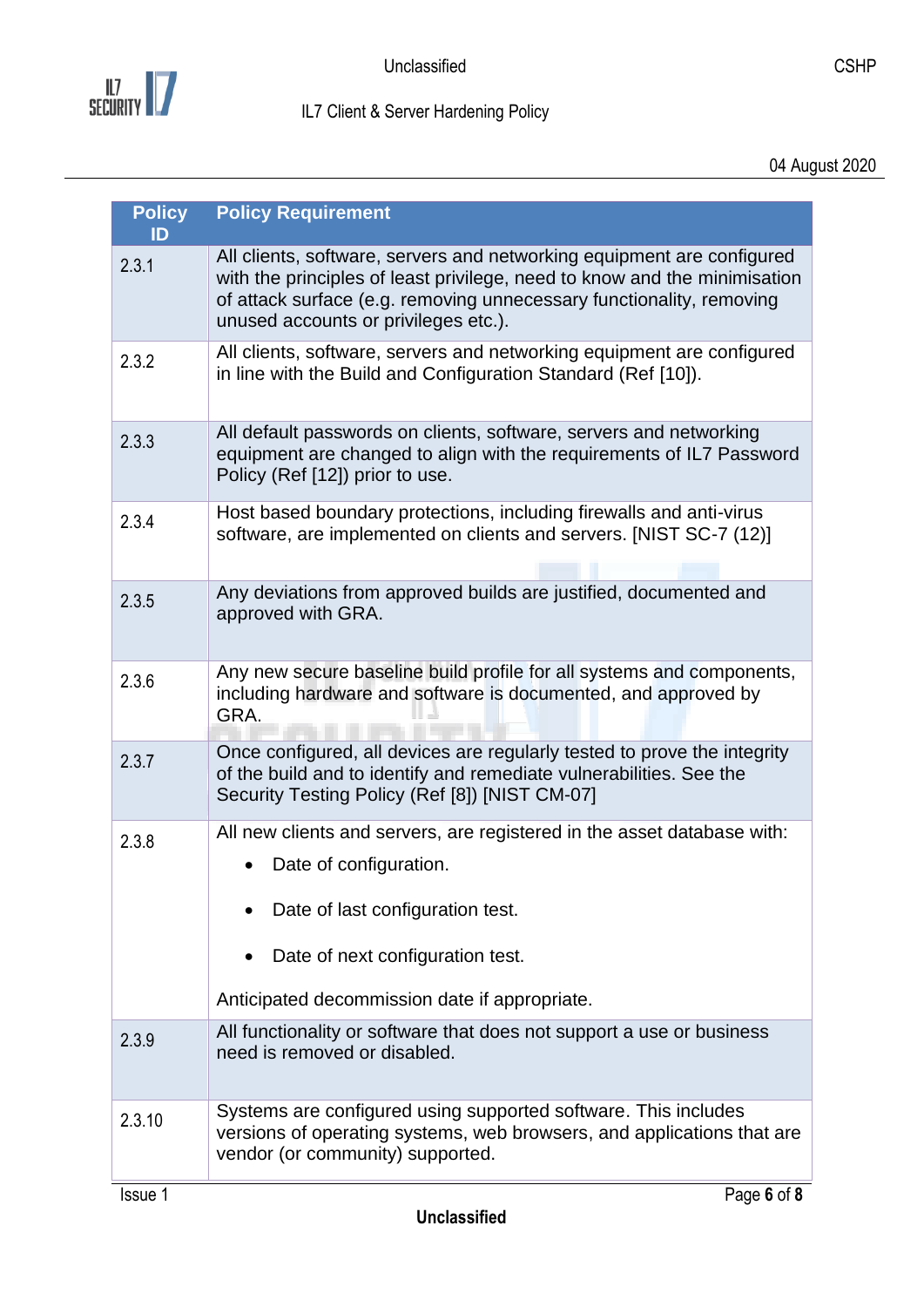

| <b>Policy</b><br>ID | <b>Policy Requirement</b>                                                                                                                                                                                                                         |
|---------------------|---------------------------------------------------------------------------------------------------------------------------------------------------------------------------------------------------------------------------------------------------|
| 2.3.11              | Technical controls are in place to prevent the installation of<br>unauthorised software or change the configuration of devices. [NIST<br>CM-5 (3), CM-11]                                                                                         |
| 2.3.12              | Maintenance of devices and their configuration is restricted to<br>authorised administrators. [NIST MA-3 (4)]                                                                                                                                     |
| 2.3.13              | Maintenance sessions are separated from other network sessions by<br>physically separated communications paths or logically separated<br>communication paths based upon encryption. [NIST MA-4 (4), NIST<br>$MA-4(6)$ ]                           |
| 2.3.14              | User functionality, including user interface services, is separated from<br>information system management functionality such that management<br>related functionality is not presented to non-privileged users. [NIST<br>$SC-2$                   |
| 2.3.15              | Clients and servers only connect to external networks or information<br>systems through managed interfaces consisting of boundary protection<br>devices. [NIST SC-7]                                                                              |
| 2.3.16              | Physical ports on devices are locked down to only those required for<br>the device to function and configured to only grant access to<br>authorised devices. For example, by locking down USB ports to accept<br>only pre-authorised USB devices. |
|                     | This In high threat environments this may be achieved by physically<br>removing/disabling access ports. [NIST SC-41]                                                                                                                              |
| 2.3.17              | Changes shall not, without an explicit business reason and risk<br>balance case:<br>Enable peripheral devices and removable media access;                                                                                                         |
|                     | Introduce unsupported software.                                                                                                                                                                                                                   |
|                     | Increase privileges of the user.                                                                                                                                                                                                                  |
|                     | Increase privileges of an administrator.                                                                                                                                                                                                          |
|                     | Disable any security enforcing function.                                                                                                                                                                                                          |
|                     | Reduce the level / degree of audit or logging/                                                                                                                                                                                                    |